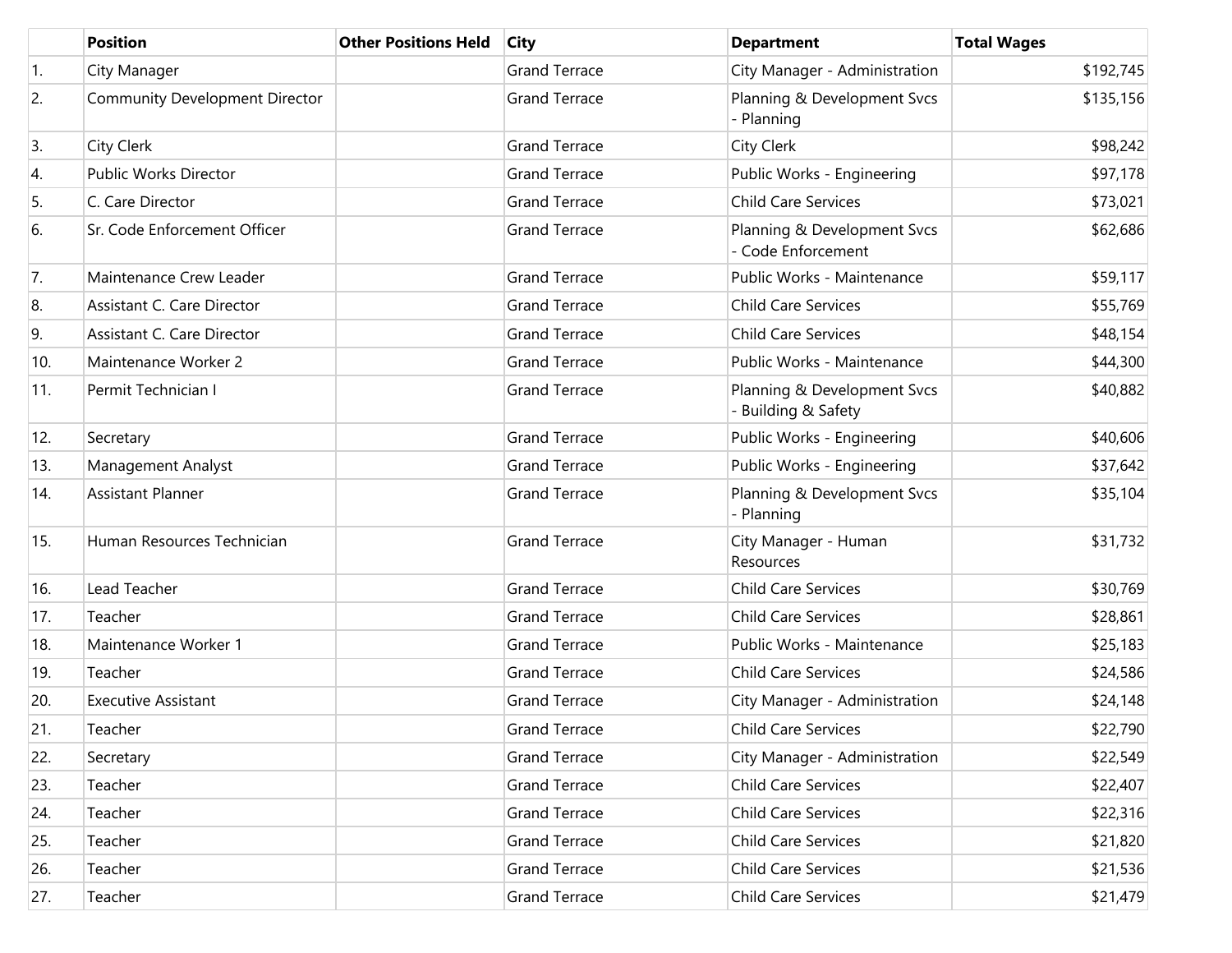| 28. | Sub Lead Teacher            | <b>Grand Terrace</b> | <b>Child Care Services</b>                        | \$21,364 |
|-----|-----------------------------|----------------------|---------------------------------------------------|----------|
| 29. | <b>Bus Driver</b>           | <b>Grand Terrace</b> | City Manager - Senior Bus<br>Program              | \$19,538 |
| 30. | Lead Teacher                | <b>Grand Terrace</b> | <b>Child Care Services</b>                        | \$18,312 |
| 31. | Maintenance Worker 1        | <b>Grand Terrace</b> | Public Works - Maintenance                        | \$17,174 |
| 32. | Teacher                     | <b>Grand Terrace</b> | <b>Child Care Services</b>                        | \$16,532 |
| 33. | Code Enforcement Specialist | <b>Grand Terrace</b> | Planning & Development Svcs<br>- Code Enforcement | \$15,579 |
| 34. | Office Specialist           | <b>Grand Terrace</b> | Planning & Development Svcs<br>- Code Enforcement | \$14,074 |
| 35. | Teacher                     | <b>Grand Terrace</b> | <b>Child Care Services</b>                        | \$13,515 |
| 36. | <b>Teacher Assistant</b>    | <b>Grand Terrace</b> | <b>Child Care Services</b>                        | \$12,554 |
| 37. | Sub Teacher Assistant       | <b>Grand Terrace</b> | <b>Child Care Services</b>                        | \$11,066 |
| 38. | Sub Teacher                 | <b>Grand Terrace</b> | <b>Child Care Services</b>                        | \$10,686 |
| 39. | <b>Teacher Assistant</b>    | <b>Grand Terrace</b> | <b>Child Care Services</b>                        | \$10,475 |
| 40. | Maintenance Worker 1        | <b>Grand Terrace</b> | Public Works - Maintenance                        | \$10,424 |
| 41. | Teacher                     | <b>Grand Terrace</b> | <b>Child Care Services</b>                        | \$9,988  |
| 42. | Sub Teacher                 | <b>Grand Terrace</b> | <b>Child Care Services</b>                        | \$8,895  |
| 43. | Sub Teacher                 | <b>Grand Terrace</b> | Child Care Services                               | \$8,448  |
| 44. | Mayor                       | <b>Grand Terrace</b> | City Council                                      | \$7,300  |
| 45. | Council Member              | <b>Grand Terrace</b> | City Council                                      | \$6,100  |
| 46. | Council Member              | <b>Grand Terrace</b> | City Council                                      | \$6,100  |
| 47. | Council Member              | <b>Grand Terrace</b> | City Council                                      | \$6,100  |
| 48. | Council Member              | <b>Grand Terrace</b> | City Council                                      | \$6,100  |
| 49. | Teacher                     | <b>Grand Terrace</b> | <b>Child Care Services</b>                        | \$5,815  |
| 50. | Sub Teacher                 | <b>Grand Terrace</b> | <b>Child Care Services</b>                        | \$5,478  |
| 51. | Sub Teacher                 | <b>Grand Terrace</b> | Child Care Services                               | \$4,131  |
| 52. | Sub Teacher                 | <b>Grand Terrace</b> | <b>Child Care Services</b>                        | \$3,525  |
| 53. | Sub Teacher Assistant       | <b>Grand Terrace</b> | <b>Child Care Services</b>                        | \$3,138  |
| 54. | Intern                      | <b>Grand Terrace</b> | City Manager - Administration                     | \$2,203  |
| 55. | Sub Teacher                 | <b>Grand Terrace</b> | Child Care Services                               | \$2,177  |
| 56. | Office Specialist           | <b>Grand Terrace</b> | Planning & Development Svcs<br>Code Enforcement   | \$2,089  |